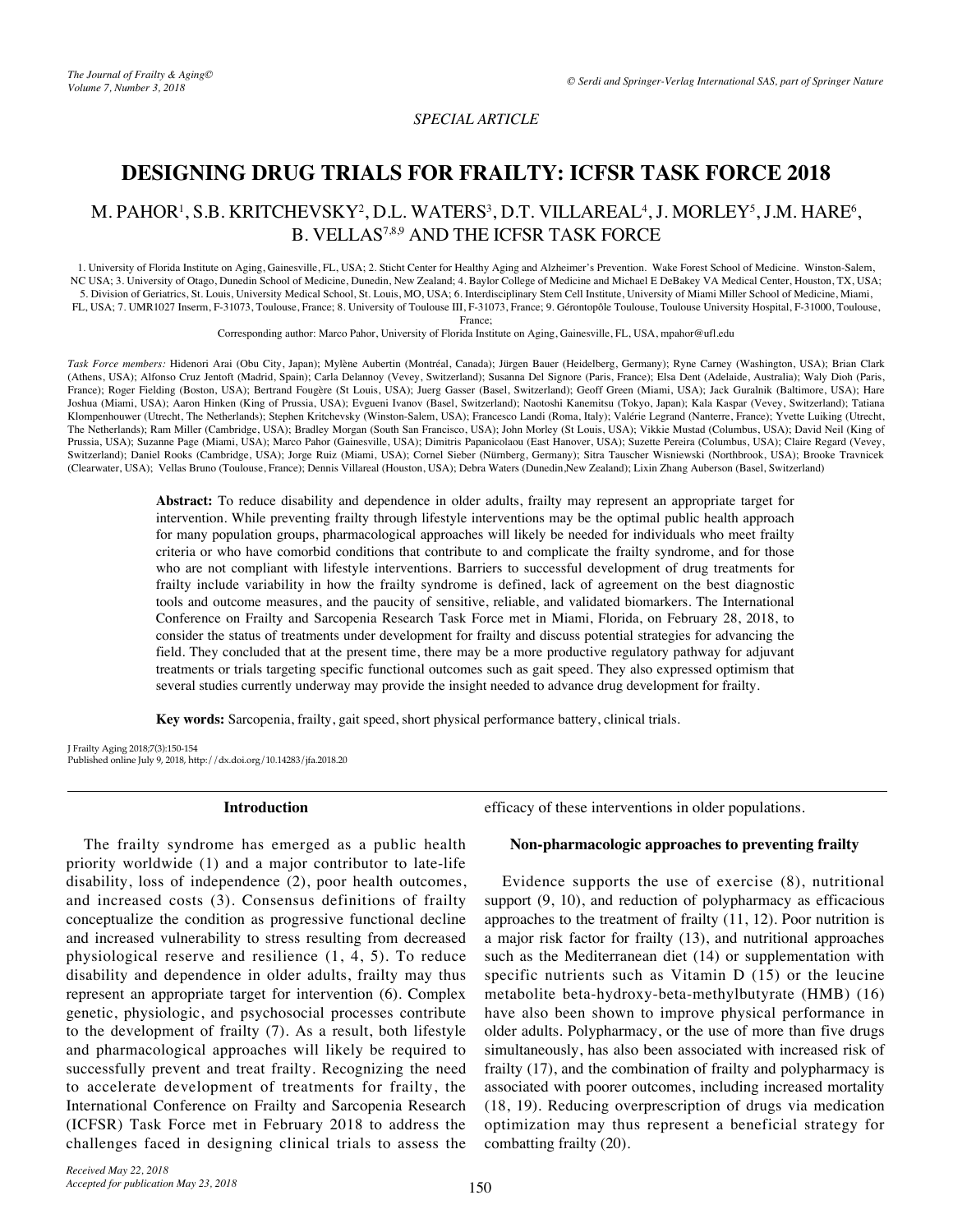One of the most important studies in recent years has been the Lifestyle Interventions and Independence for Elders (LIFE) study, which showed that among a group of sedentary adults at risk for mobility disability, a physical activity (PA) intervention, despite being relatively modest in terms of intensity and duration, was superior to health education alone in preventing major and persistent mobility disability as measured using the 400-meter walk test (21). The study was notable for its sample size and strong study design. Subgroup analysis showed older and those with lower Short Physical Performance Battery (SPPB) scores benefited most from the intervention. In the LIFE pilot study, PA was also shown to be more effective than health education in reducing the frailty burden, especially in those with frailty or comorbidity at baseline (22). Further analysis of the LIFE data indicated that results differed depending on the outcome measure used: while the PA intervention was associated with improvement in frailty measured with the Fried criteria (23), it did not alter other measures of frailty (24).

#### **Challenges for drug trials**

While preventing frailty through lifestyle interventions may be the optimal public health approach for many population groups (25), pharmacological approaches will likely be needed for individuals who meet frailty criteria or who have comorbid conditions that contribute to and complicate the frailty syndrome (26). In order to conduct clinical trials for drugs targeting frailty, however, several challenges must first be addressed. First, to ensure more consistent diagnosis and more reliable selection of appropriate trial participants, alignment is needed between those who view frailty as vulnerability or risk (23, 27) and those who see it as a multidimensional continuum (28). While these two perspectives open the door to different approaches, the use of two different definitions also leads to variability in the selection of trial parameters such as inclusion criteria and outcome measures.

In selecting a target population at risk of frailty, many factors need to be considered, including age, low physical activity, impaired physical function, impaired cognition, disability (activities of daily living [ADLs] and instrumental ADLs [IADLs]), comorbidities, involuntary weight loss, lack of social support, incontinence, depression, exhaustion and fatigue, history of hospitalization, polypharmacy, sensory deficits, lowgrade inflammation, pressure sores risk, and of course, clinical judgement. In the LIFE study, the physical activity intervention was most effective in the most frail group (24), indicating that this high risk group is an excellent target for interventions to reduce major mobility disability. Many frailty assessment instruments have been proposed for different purposes (e.g., to assess risk of adverse outcomes, to assess risk factors for clinical studies, or for clinical decision making.). Frailty has only infrequently been used as an outcome in interventional studies. A systematic study of frailty instruments identified 67, of which nine were most frequently cited (29). Among the nine highly-cited instruments all assess physical function but only six include assessment of disability, three assess physical activity, four assess cognition, five assess comorbidity, two assess weight loss, and five assess other factors such as social, sensory, or demographic (29).

Selecting primary and secondary outcomes represents another challenge for investigators designing trials. As mentioned earlier, the selection of outcome measure can determine whether a study succeeds or fails (24). Nonetheless, both the LIFE and Sarcopenia and Physical fRailty IN older people: multi-componenT Treatment strategies" (SPRINTT) studies have demonstrated that it is feasible to assess outcomes in intervention trials for frailty (30).

A related trial, called the ENabling Reduction of low-Grade Inflammation in Seniors (ENRGISE) pilot study is now underway to examine whether improvements in mobility can also be achieved by reducing the level of inflammatory markers with a nutritional supplement (fish oil) and the angiotensin receptor blocker losartan (31). Primary outcome measures in this study include changes in interleukin-6 (IL-6) levels and changes in the 400-meter walk test. Secondary outcome measures include the SPPB, frailty according to the Fried/ CHS criteria (23), other measures of muscle strength and power, and a patient-reported measure of disability. This study represents a transition to show if the outcomes demonstrated in non-pharmacological trials can be reproduced in studies with drugs and nutraceuticals. Supporting this approach, a crosssectional analysis of data from the Women's Health and Aging Studies (WHAS) demonstrated correlation between markers of inflammation and the prevalence of frailty in communitydwelling older women (32).

In selecting outcome measures for clinical studies, investigators must balance the desire to better understand mechanistic pathways and responses to treatment with participant burden and controlling the overall cost of the study.

Selecting drugs or other interventions to be tested in frailty trials represents another challenge. The choice of treatments should be based on a solid understanding of pathophysiology of frailty, which is complex and not fully understood. It may be necessary to treat frailty using a multimodal approach tailored for individual patients.

### **Progress in testing drugs for frailty – human mesenchymal stem cells**

Mesenchymal stem cells (MSCs) derived from bone marrow have been shown to have potent anti-inflammatory, antifibrotic, neoangiogenic, and pro-regenerative properties that may have therapeutic potential for many diseases of aging, including frailty (33). Hare and colleagues have shown that hMSCs can be delivered safely, circulate throughout the body, localize to areas of inflammation, and retain effectiveness in older individuals (33, 34). In collaboration with Longeveron,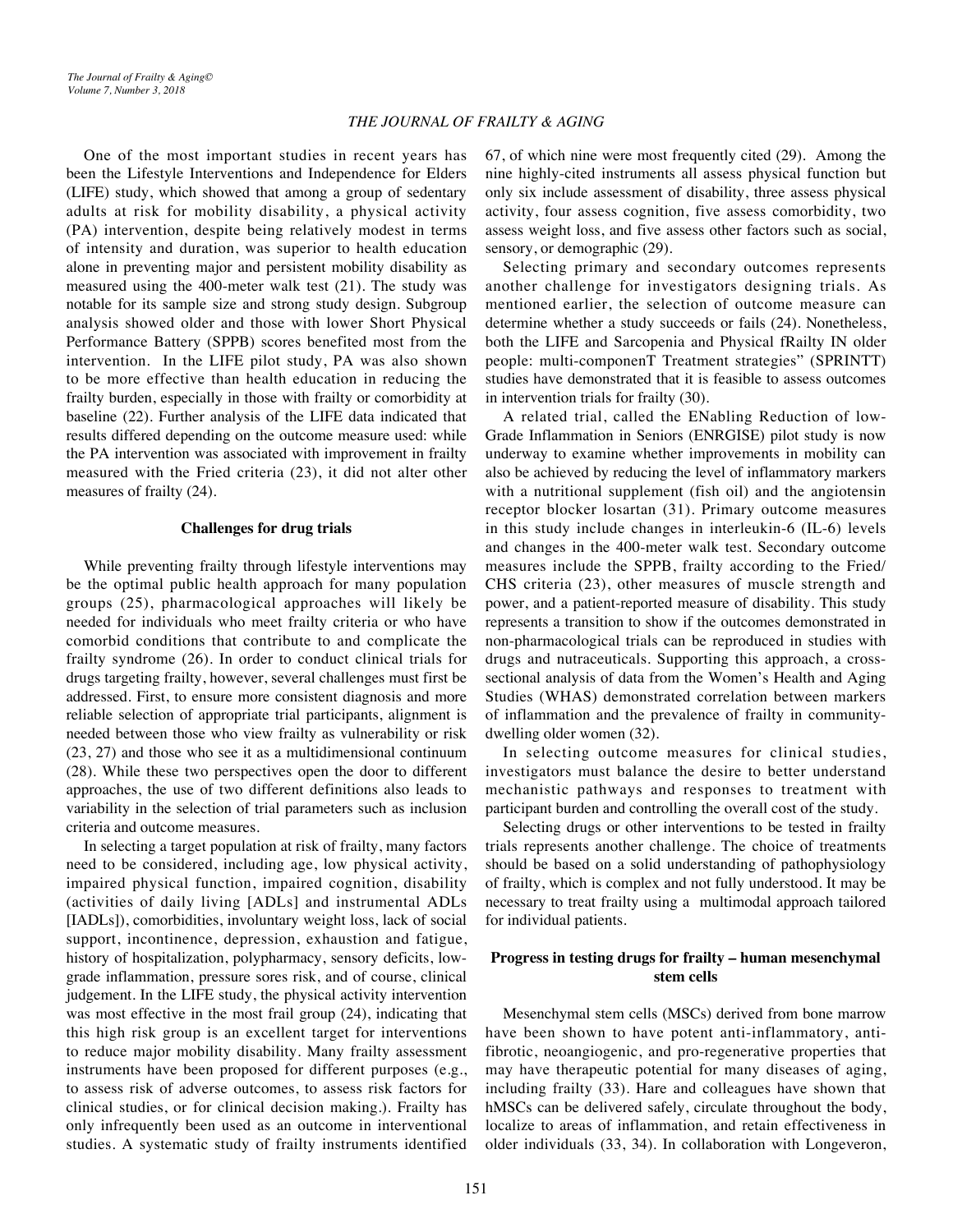they launched a clinical trial program in 2014 called the AllogeneiC Human Mesenchymal Stem Cells in Patients with Aging, FRAilTy via intravenoUS Delivery (CRATUS) Project (NCT02065245) to establish the safety of allogeneic human MSCs in individuals with frailty, determine the efficacy parameters in various domains of functional capacity and quality of life, and evaluate the usefulness of biomarkers to assess clinical responses in individuals with aging frailty

In the initial Phase I non-blinded study, 15 participants aged 60-95 who met frailty criteria established by the Canadian Study on Health and Aging were given escalating doses by intravenous infusions of 20, 100, or 200 million allo-hMSCs (35). A second, Phase I/II study enrolled 30 participants randomized to receive placebo or either 100 million or 200 million allo-hMSCs. The primary outcome measure for safety was the incidence of treatment-related serious adverse effects such as death, pulmonary embolism, stroke, worsening dyspnea resulting in hospitalization, or clinically significant laboratory tests abnormalities. Secondary efficacy endpoints included reduced rate of decline as measured by the 4-meter gait speed test and the 6-minute walk test (6MWT); weight loss; decreased handgrip strength assessed by dynamometer and SPPB; exhaustion assessed using the multidimensional fatigue inventory questionnaire; difference in quality of life assessment; death from any cause; exercise change in ejection fraction; and a panel of inflammatory biomarkers (36).

**Table 1** Effect of Mesenchymal Stem Cells on Phenotypes of Frailty

| <b>Frailty phenotypes</b> | <b>MSC</b> response                          | <b>Postulated mechanism</b><br>of action                                            |
|---------------------------|----------------------------------------------|-------------------------------------------------------------------------------------|
| Weight loss               | Maintains total caloric<br>expenditure       | I Inflammation, which<br>suppresses the onset of<br>sarcopenia                      |
| Exhaustion                | Pulmonary function<br>L Chronic inflammation | ↑ Endothelial function<br>markers<br>o f<br>inflammation                            |
| Weakness                  | ↑ Physical performance                       | ↑ Mitochondrial transfer<br>↑ endogenous stem cell<br>function                      |
| Slow gait speed           | 6-minute<br>walk<br>distance                 | ↑ Endothelial function<br>↑ Cardiac performance<br>↑ Skeletal muscle<br>performance |
| Decreased activity level  | L chronic inflammation<br>↑ quality of life  | $\perp$ TNF- $\alpha$<br>↓IL-1β<br>↑ IL-10                                          |

TNF-α – Tumor Necrosis Factor alpha; IL-1β – interleukin-1 beta; IL-10 – interleukin 10; Note: MSCs home to sites of injury and enhance repair of damaged tissues (heart, joints, muscle, blood vessels) and exert their regenerative effects via paracrine signaling, mitochondrial transfer, direct cellular contact, and exosome excretion.

The infusions were well tolerated, with no treatmentrelated serious adverse events. Blood tests at baseline and at 6 and 12 months after the infusions showed a dose-related reduction in markers of inflammation, notably marked and sustained declines in TNF- $\alpha$ , as well as a decreased number of "exhausted" B cells, suggesting improved immunosenescence. The results in terms of frailty measures are shown in Table 1  $(37)$ .

A Phase IIb dose-ranging multicenter clinical trial (n=120) is now underway with a more narrowly defined target population, i.e., a clinical frailty scale score of 5-6 and 6MWT between 200 and 400 meters, as well as a Tumor Necrosis Factor alpha (TNF $\alpha$ ) level  $\geq 2.5$  pg/ml. The primary outcome in this trial will be a change in the 6MWT. Secondary outcomes will include change in  $TNF\alpha$  level and score on the PROMIS Physical Function Patient Reported Outcome assessment. Exploratory endpoints will include other physical performance measures, a frailty score, upper and lower extremity function patient-report outcome (PRO) scores, falls efficacy scale score, spirometry, neuroinflammatory biomarkers, Performance Oriented Mobility Assessment, and clinical outcomes. The study is powered to show a difference in the 6MWT between 3 different treatment groups (dose-response) and placebo groups at 6 months. Thirty (30) subjects per treatment arm will provide 80% power to demonstrate an effect size of 0.75, defined as the treatment difference of each dose vs. placebo in change from baseline in 6MWT divided by the common standard deviation, at  $\alpha$ =0.05.

#### **Biomarkers in drug trials**

Biomarkers are essential for treatment development yet have received little attention since relatively few studies have been conducted to treat frailty. In the context of clinical trials, biomarkers can provide mechanistic insight or serve as intermediate or surrogate endpoints. An ideal trial biomarker for frailty should 1) be associated with frailty independent of age and comorbidities, predict what frailty predicts (i.e., disability), and be on the causal pathway to the target outcome; 2) be sensitive to change in response to interventions that affect the risk or severity of frailty: rapidly responding biomarkers allow for shorter trials and 3) be insensitive to common treatments used in older populations, not overly burdensome, and show low within-subject variation.

Composite biomarkers that combine several measurements into a single summary scale have shown promise in epidemiological studies but may include measures not targeted in a clinical trial, or measures that are not sensitive enough to detect change during the period of the trial. For example, Sanders and colleagues developed a modified physiologic index score combining measures of systolic blood pressure, forced vital capacity (FVC), the Digit-Symbol Substitution Test (DSST), serum cystatin C, and serum fasting glucose (38). This index was associated with incident disability and death, but it might not be useful in the clinical trial context. DSST and FVC may lack sufficient sensitivity to detect change over a 6- or 12-month study. Also, many older people have undiagnosed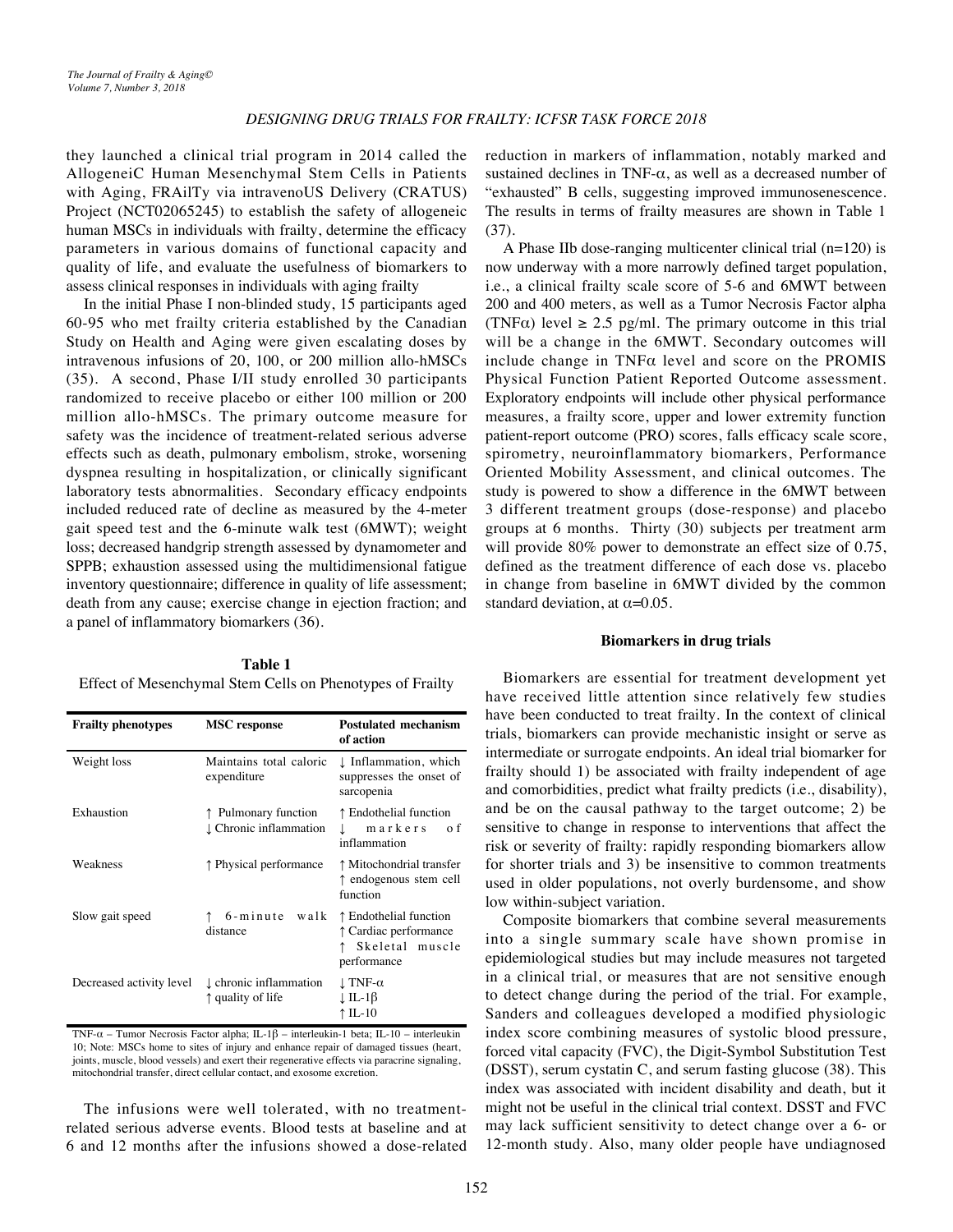#### *THE JOURNAL OF FRAILTY & AGING*

hypertension or glucose abnormalities that when detected by the study could lead to treatment which would add noise to study results. The interpretation of some physiologic measures varies over the life course, as low blood pressure is associated with lower mortality at younger ages, but higher mortality in the oldest old (39) complicating the interpretation of an index, which included blood pressure.

In 2013, López-Otin and colleagues described nine biological hallmarks of aging and proposed that health can be improved by directly targeting those hallmarks (40). Three hallmarks - inflammation, mitochondrial energetics, and senescence – contribute to frailty as demonstrated by their association with the five dimensions of the Fried/CHS frailty scale -- weakness, slowness, low energy, weight loss, and inactivity. Many putative biomarkers of inflammation have been identified. In a study exploring the association of these biomarkers with physical function, Hsu and colleagues found that eight different biomarkers coalesced into independent TNF- $\alpha$  and C-reactive protein (CRP)-related factors. Both were associated with poor function but differed in their association with body composition (41).

Biomarkers will likely find most use for risk prediction and mechanistic insight and there are many candidate biomarkers. Repositories of tissue and serum from well-characterized people in the context of interventions that did or did not work will be essential to identify additional biomarkers and correlate them with phenotypes. The strongest candidates identified thus far are related to inflammation. IL-6 and TNF-α soluble receptor (either 1 or 2), and possibly TNF- $\alpha$  itself. Other multidimensional biomarker panels including T- and B-cell subsets are presently being evaluated in the CRATUS trial cohort. Both are associated with weakness and muscle loss, yet it is as yet unclear whether these associations are specific to or a companion to inflammation and whether they are in the causal pathway of frailty. Trials targeting inflammation may provide answers to this question.

#### **Conclusions**

A regulatory pathway for frailty interventions would require a better understanding of the biological pathways that contribute to frailty and a clearer definition of frailty as an outcome. It was suggested that the next step for the ICFSR Task Force might be to convene a consensus conference to define frailty. Alternatively, lacking a consensus definition, it may be more productive to develop adjuvant treatments rather than targeting frailty itself.

Some Task Force members suggested that frailty may be too heterogeneous to be used as an intervention target, and that functional measures such as gait speed, chair rise, or stair climb performance are more reasonable outcomes to target. Given the heterogeneity of individuals with frailty, it would also be helpful to define subgroups that can be tested with different interventions to see how they respond. For example, frailty

may be associated with obesity, malnutrition, etc., and more research is needed to understand how these other factors may lead to frailty. Biomarker profiles could enable individualized approaches to treatment but will only become possible with multi-marker strategies and complex statistical methodology.

The Fried criteria are the most widely used to define frailty and to classify individuals as frail or prefrail (23). However, it may be necessary to define different stages of frailty itself, e.g. mild, moderate and severe. In addition, the Fried criteria focus only on physical frailty, yet there are also social, cognitive (42), and psychological forms of frailty. The Rockwood approach captures additional elements to define frailty but may be somewhat onerous for clinicians and patients to administer (28).

Intermediate endpoints and biomarkers are also needed for efficient clinical trials. Much more research is needed on biomarkers before the field can select and reach consensus on the most useful biomarkers. There is a regulatory pathway for qualification of biomarkers, but this will require a great deal more data than are currently available. While individual biomarkers may provide some mechanistic insight that enables the design of a successful trial, eventually it may be desirable to profile patients based on multiple factors including function, inflammatory markers, etc., in order to select the most appropriate treatment. However, at present there is insufficient knowledge about why some individuals respond to a treatment and others do not. Outcomes in the ENRGISE pilot study may provide some clarity on the relationship of inflammatory markers to treatment response, which may be especially important since most diseases of aging are linked to inflammation. ENRGISE is asking a simple question – is inflammation a bystander to frailty or is it in a pathway that can be modified through intervention. Only when that question has been answered will it make sense to move to additional questions, including what mechanisms and pathways are involved and what are the subsets of responders.

The SPRINTT investigators have proposed inability to complete the 400-meter walk as the primary endpoint, although European Medicines Association (EMA) approval of this endpoint is still pending. EMA would like to see additional data on the clinical relevance of failing the 400-meter walk test. Gait speed has been suggested as a more clinically relevant indicator.

*Conflicts of interest:* Marco Pahor: ENRGISE is funded by the National Institutes of Health grant number U01AG050499. Abbott provided a grant for study drug, but the company has no other involvement with the study. Joshua M. Hare: holds a patent for cardiac cell-based therapy and holds equity in Vestion Inc. He maintains a professional relationship with Vestion Inc. as a consultant and member of the Board of Directors and Scientific Advisory Board. Vestion Inc. did not play a role in the design, conduct, or funding of the study. Dr. Hare is the Chief Scientific Officer, a compensated consultant and advisory board member for Longeveron and holds equity in Longeveron. Dr. Hare is also the co-inventor of intellectual property licensed to Longeveron. Longeveron did not play a role in the design, conduct, or funding